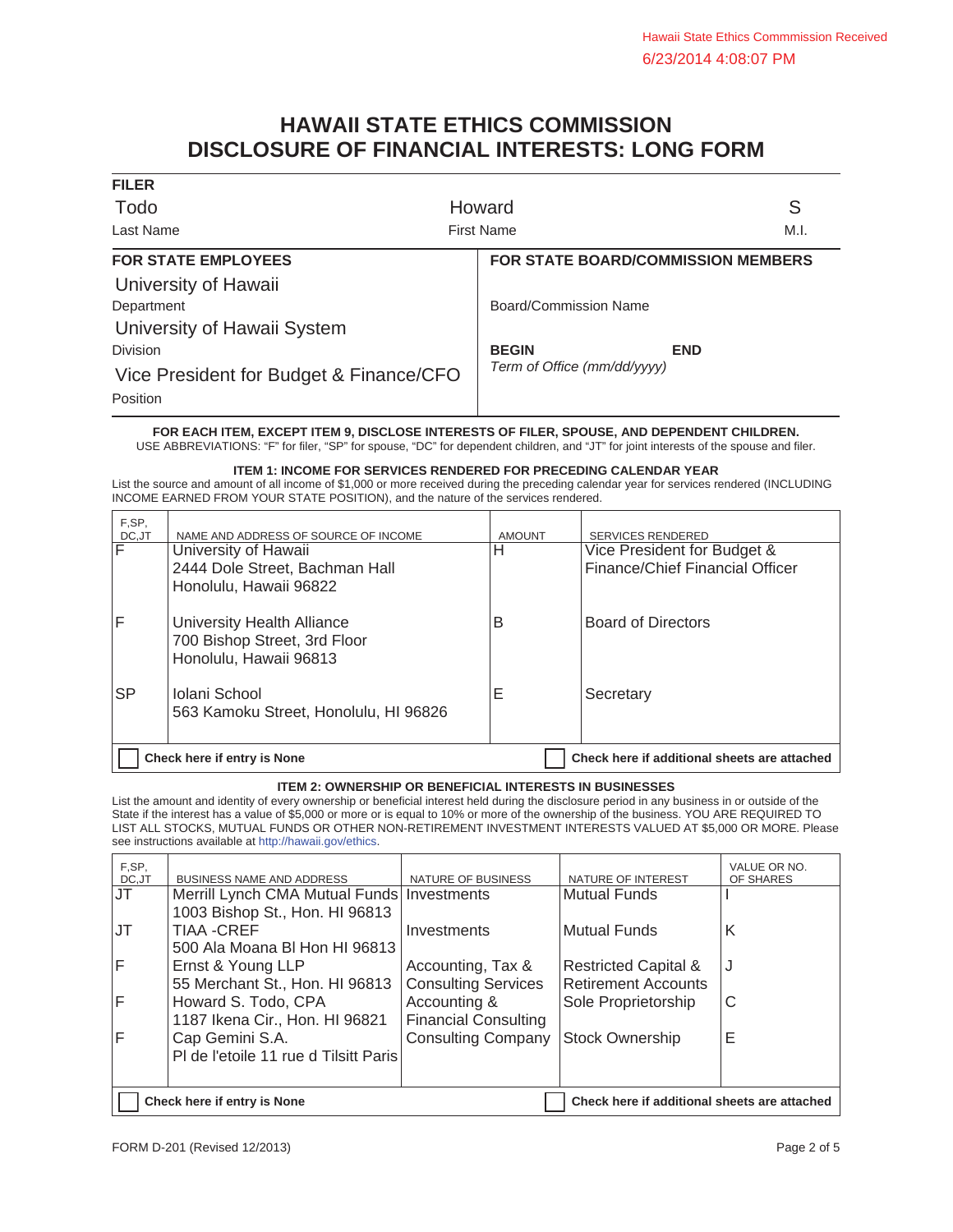#### **ITEM 3: TRANSFER OF OWNERSHIP OR BENEFICIAL INTERESTS IN BUSINESSES**

List any ownership or beneficial interests in businesses transferred during the disclosure period and the date of transfer.

| F,SP,<br>DC, JT | OWNERSHIP OR BENEFICIAL INTEREST TRANSFERRED DURING THIS DISCLOSURE PERIOD |                                              | DATE OF<br><b>TRANSFER</b> |
|-----------------|----------------------------------------------------------------------------|----------------------------------------------|----------------------------|
|                 |                                                                            |                                              |                            |
|                 |                                                                            |                                              |                            |
|                 |                                                                            |                                              |                            |
|                 |                                                                            |                                              |                            |
|                 |                                                                            |                                              |                            |
|                 |                                                                            |                                              |                            |
|                 |                                                                            |                                              |                            |
| √               | Check here if entry is None                                                | Check here if additional sheets are attached |                            |

## **ITEM 4: CREDITORS**

List the name of each creditor to whom the value of \$3,000 or more was owed during the disclosure period and the original amount and amount outstanding. Exclude debts from retail installment transactions for the purchase of consumer goods.

| F,SP,<br>DC, JT | NAME OF CREDITOR                    | ORIGINAL AMOUNT<br><b>OWED</b>               | <b>AMOUNT</b><br><b>OUTSTANDING</b> |
|-----------------|-------------------------------------|----------------------------------------------|-------------------------------------|
| JT              | CitiMortgage, Inc.                  | H                                            | F                                   |
| <b>JT</b>       | Merrill Lynch/PHH Mortgage Services | D                                            | D                                   |
| JT              | Hawaii First FCU                    | H                                            | Н                                   |
|                 |                                     |                                              |                                     |
|                 |                                     |                                              |                                     |
|                 |                                     |                                              |                                     |
|                 |                                     |                                              |                                     |
|                 | Check here if entry is None         | Check here if additional sheets are attached |                                     |

## **ITEM 5: OFFICERSHIPS, DIRECTORSHIPS, TRUSTEESHIPS**

List every officership, directorship, trusteeship, or other fiduciary relationship held during the disclosure period in any business or organization, the term of office, and the annual compensation.

| F,SP,<br>DC,JT | NAME AND ADDRESS OF BUSINESS                                                            | <b>TITLE HELD</b> | <b>TERM OF OFFICE</b>                        | ANNUAL<br><b>COMPENSATION</b> |
|----------------|-----------------------------------------------------------------------------------------|-------------------|----------------------------------------------|-------------------------------|
| F              | University Health Alliance<br>700 Bishop St., 3rd Floor<br>Honolulu, Hawaii 96813       | <b>Director</b>   | 1/19/05 - 12/31/15                           | B                             |
| F              | Hawaii Pacific Health<br>55 Merchant Street, 27th Floor<br>Honolulu, Hawaii 96813       | Director          | $9/26/11 - 2/13/14$                          | None                          |
| F              | Ass'n, of Gov. Accountants<br>Hawaii Chapter<br>P.O. Box 4474<br>Honolulu, Hawaii 96812 | Director          | $7/1/11 - 6/30/15$                           | <b>None</b>                   |
|                | Check here if entry is None                                                             |                   | Check here if additional sheets are attached |                               |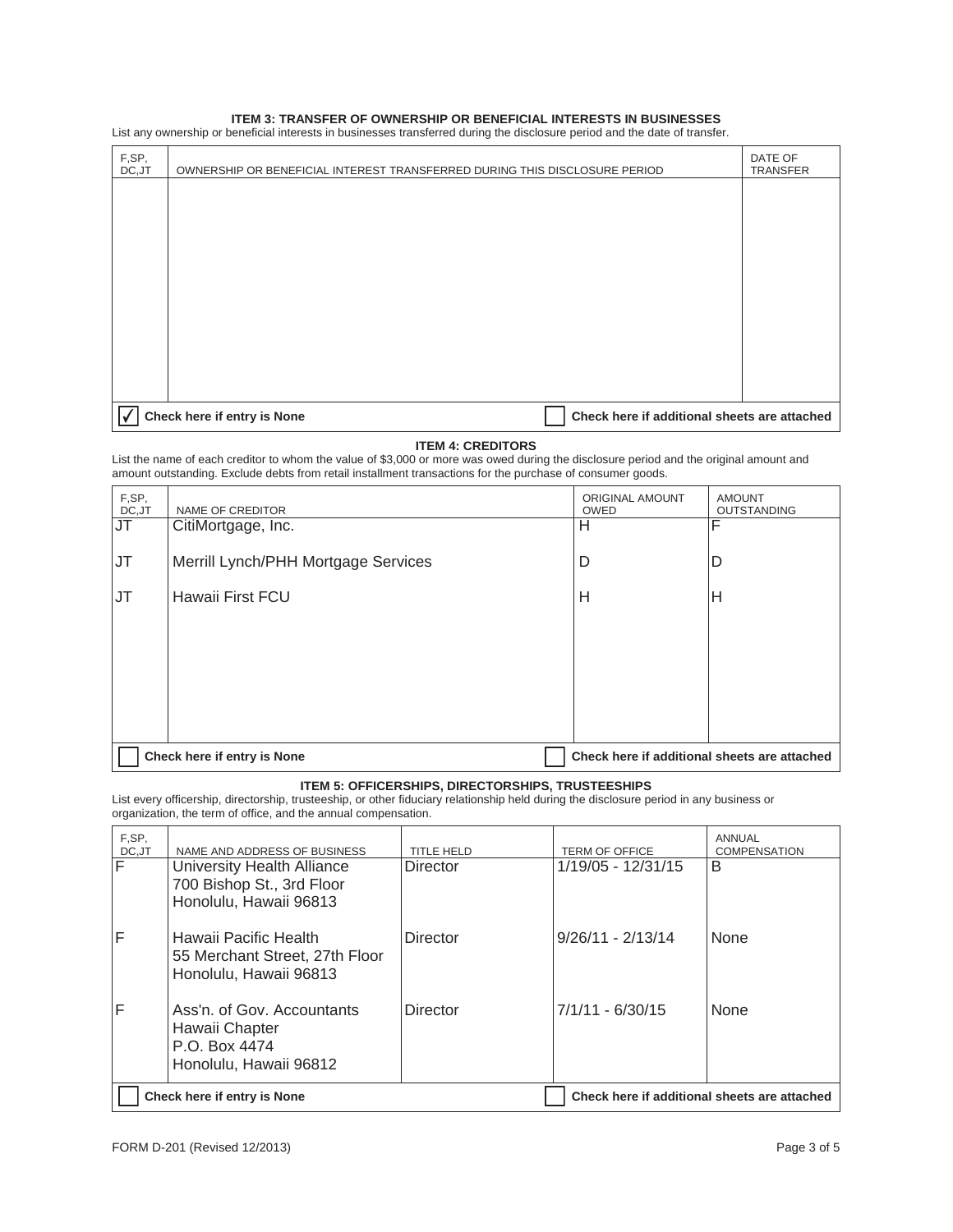## **ITEM 6: INTERESTS IN REAL PROPERTY HELD, EXCLUDING PERSONAL RESIDENCE(S)**

List interests in real property in or outside of the State held during the disclosure period, if the interest has a value of \$10,000 or more. Real property that is your personal residence or the personal residence of your spouse or dependent children need not be listed.

| F,SP,<br>DC, JT | <b>STREET ADDRESS</b>       | TAX MAP KEY NUMBER (IF TAX MAP<br><b>KEY NUMBER EXISTS)</b> | VALUE |
|-----------------|-----------------------------|-------------------------------------------------------------|-------|
|                 |                             |                                                             |       |
|                 |                             |                                                             |       |
|                 |                             |                                                             |       |
|                 |                             |                                                             |       |
|                 |                             |                                                             |       |
|                 |                             |                                                             |       |
|                 |                             |                                                             |       |
|                 |                             |                                                             |       |
| I۷              | Check here if entry is None | Check here if additional sheets are attached                |       |

#### **ITEM 7: INTERESTS IN REAL PROPERTY ACQUIRED, EXCLUDING PERSONAL RESIDENCE(S)**

List interests in real property in or outside of the State acquired during the disclosure period, if the interest has a value of \$10,000 or more. Real property that is your personal residence or the personal residence of your spouse or dependent children need not be listed.

| F,SP,<br>DC, JT | STREET ADDRESS AND TAX MAP KEY NUMBER (IF<br>TAX MAP KEY NUMBER EXISTS) | AMOUNT & NATURE OF<br><b>CONSIDERATION PAID</b> | NAME OF PERSON RECEIVING<br>THE CONSIDERATION |
|-----------------|-------------------------------------------------------------------------|-------------------------------------------------|-----------------------------------------------|
|                 |                                                                         |                                                 |                                               |
|                 |                                                                         |                                                 |                                               |
|                 |                                                                         |                                                 |                                               |
|                 |                                                                         |                                                 |                                               |
|                 |                                                                         |                                                 |                                               |
|                 |                                                                         |                                                 |                                               |
|                 |                                                                         |                                                 |                                               |
|                 | Check here if entry is None                                             |                                                 | Check here if additional sheets are attached  |

## **ITEM 8: INTERESTS IN REAL PROPERTY TRANSFERRED, EXCLUDING PERSONAL RESIDENCE(S)**

List interests in real property in or outside of the State transferred during the disclosure period, if the interest has a value of \$10,000 or more. Real property that was your personal residence or the personal residence of your spouse or dependent children need not be listed.

| F,SP,<br>DC, JT | STREET ADDRESS AND TAX MAP KEY NUMBER (IF<br>TAX MAP KEY NUMBER EXISTS) | AMOUNT & NATURE OF<br><b>CONSIDERATION RECEIVED</b> | NAME OF PERSON FURNISHING<br>THE CONSIDERATION |
|-----------------|-------------------------------------------------------------------------|-----------------------------------------------------|------------------------------------------------|
|                 |                                                                         |                                                     |                                                |
|                 |                                                                         |                                                     |                                                |
|                 |                                                                         |                                                     |                                                |
|                 |                                                                         |                                                     |                                                |
|                 |                                                                         |                                                     |                                                |
|                 |                                                                         |                                                     |                                                |
|                 |                                                                         |                                                     |                                                |
|                 | Check here if entry is None                                             |                                                     | Check here if additional sheets are attached   |